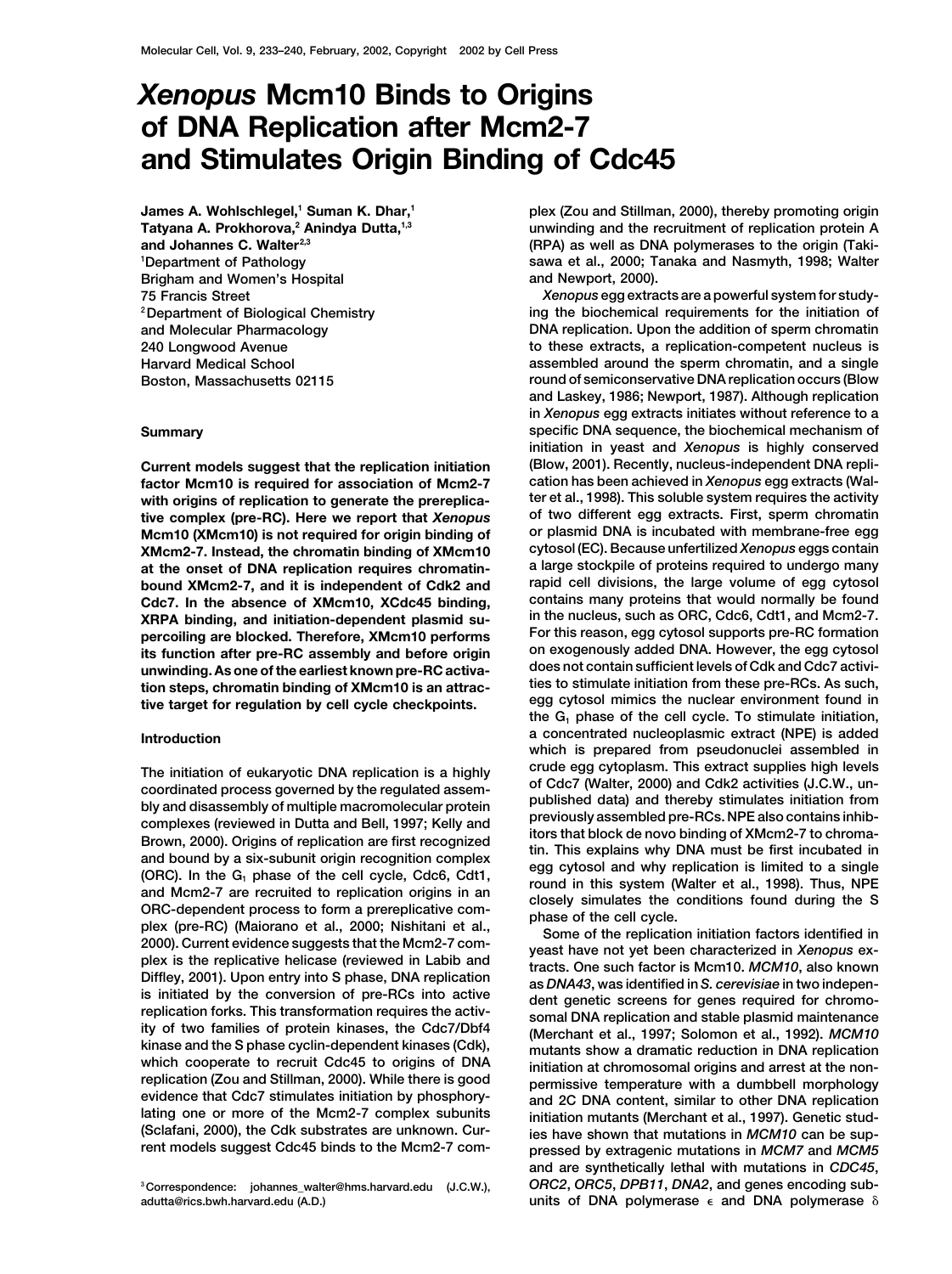**(Homesley et al., 2000; Kawasaki et al., 2000; Liu et al., 2000; Merchant et al., 1997). Results from yeast twohybrid and in vitro binding experiments suggest that Mcm10 can physically associate with the Mcm2-7 complex (Merchant et al., 1997). It was also recently demonstrated that human Mcm10 can associate with Orc2 when both proteins are overexpressed in cultured cells (Izumi et al., 2000). Mcm10 is bound to a total chromatin** fraction in the G<sub>1</sub>, S, and M phases, and it was mapped **to an origin of DNA replication in asynchronous populations of cells using in vivo cross linking (Homesley et al., 2000). Finally, when yeast cells bearing a temperature sensitive allele of** *MCM10* **are shifted to the nonpermis**sive temperature after a G<sub>1</sub> arrest, the Mcm2-7 complex **dissociates from chromatin while ORC is unaffected (Homesley et al., 2000). Together, these results have led to the model that Mcm10 is a component of the pre-RC that loads independently of ORC and that is required to mediate the association of Mcm2-7 with origins of replication.**

**To better understand the role of Mcm10 in DNA replication, we have cloned the** *Xenopus* **homolog of** *MCM10* **and characterized its function in** *Xenopus* **egg extracts. We find that immunodepletion of XMcm10 from NPE and EC results in a 5- to 10-fold decrease in DNA replication that can be rescued by the addition of recombinant XMcm10. XMcm10 does not bind chromatin in egg cytosol, but strongly associates with chromatin upon the addition of NPE in a process that requires the presence of the XMcm2-7 complex within pre-RCs and temporally precedes the chromatin loading of XCdc45 and XRPA. In extracts depleted of XMcm10, XMcm2-7 loading to form pre-RCs is unaffected while the recruitment of Figure 1.** *Xenopus* **Mcm10 Is a Nuclear Protein Required for Effi-XCdc45 and XRPA to the chromatin is defective. To-** cient DNA Replication<br>gether our data arque that XMcm10 is an essential repli- (A) Characterization of the XMcm10 antiserum. 0.5 µl of egg cytosol **gether our data argue that XMcm10 is an essential repli-** (A) Characterization of the XMcm10 antiserum. 0.5 µl of egg cytosol<br> **Cation** initiation factor that is not involved in pre-RC. (EC) was immunoblotted with anti-XM cation initiation factor that is not involved in pre-RC (EC) was immunobled with anti-XMCm10 antiserum (lane 2) or<br>assembly but instead facilitates the loading of XCdc45 (B) XMcm10 is 10-fold enriched in NPE compared to E

*MCM10***. The 3.3 kb cDNA clone encoded a hypothetical (10,000/l final concentration) was incubated with XMcm10 open reading frame of 860 amino acids that was 10% depleted egg cytosol for 30 min, followed by XMcm10-depleted NPE (diamonds), or XMcm10-depleted NPE supplemented with 40 identical and 21% homologous to** *S. cerevisiae MCM10* and 56% identical and 70% homologous to human<br>
MCM10. This sequence is identical to the previously<br>
deposited Genbank sequence, AF314535. A fragment<br>
(E) The XMcm10 in eqg cytosol is dispensable for efficient DNA **of the XMcm10 encoding amino acids 306–810 was puri- replication. Sperm chromatin was incubated with egg cytosol and replication was measured at various times following the addition of the catalogy of the addition of fied and injected into rabbits. The resulting antiser in but not the preimmune serum NPE. (Squares), mock-depleted EC, mo** The resulting antiserum, but not the preimmune serum,<br>specifically recognized a 100 kDa band in Xenopus egg<br>cytosol (Figure 1A, lanes 1 and 2). We also compared<br>EC, Mcm10-depleted NPE; (triangles), Mcm10-depleted<br>EC, Mcm10 **the abundance of XMcm10 in egg cytosol and NPE, and found it to be approximately 10 times more concentrated in NPE than in egg cytosol (Figure 1B, compare lanes XMcm10 Is Required for DNA Replication 1 and 4). This indicates that XMcm10 is efficiently im- To determine whether XMcm10 is required for DNA repliported into the nucleus in** *Xenopus* **egg extracts, in cation, we depleted it from** *Xenopus* **egg extracts. As agreement with previous experiments in** *S. cerevisiae***, shown in Figure 1C, anti-XMcm10 serum efficiently de-***S. pombe***, and human cells (Izumi et al., 2000; Kawasaki pleted XMcm10 protein from egg cytosol and NPE. et al., 2000; Merchant et al., 1997). Western blotting with serial dilutions of mock-depleted**



**onto the chromatin. (lane 1), 0.5 l NPE (lane 2), 0.1 l NPE (lane 3), 0.05 l NPE (lane 4), and 0.025 l NPE (lane 5) were immunoblotted with anti-XMcm10 Results antibody.**

**(C) Egg cytosol and NPE are efficiently depleted of XMcm10. 0.5 l XMcm10 Is Enriched in Nuclear Extracts** mock-depleted EC (lane 1), 0.5  $\mu$ J XMcm10-depleted egg cytosol<br>A database search identified a *Xenopus* EST clone<br>(db25e09) that was a potential homolog of S. cerevisiae<br>(D) XMcm

**(db25e09) that was a potential homolog of** *S. cerevisiae* **(D) XMcm10 is essential for DNA replication. Sperm chromatin deposited Genbank sequence, AF314535. A fragment (E) The XMcm10 in egg cytosol is dispensable for efficient DNA**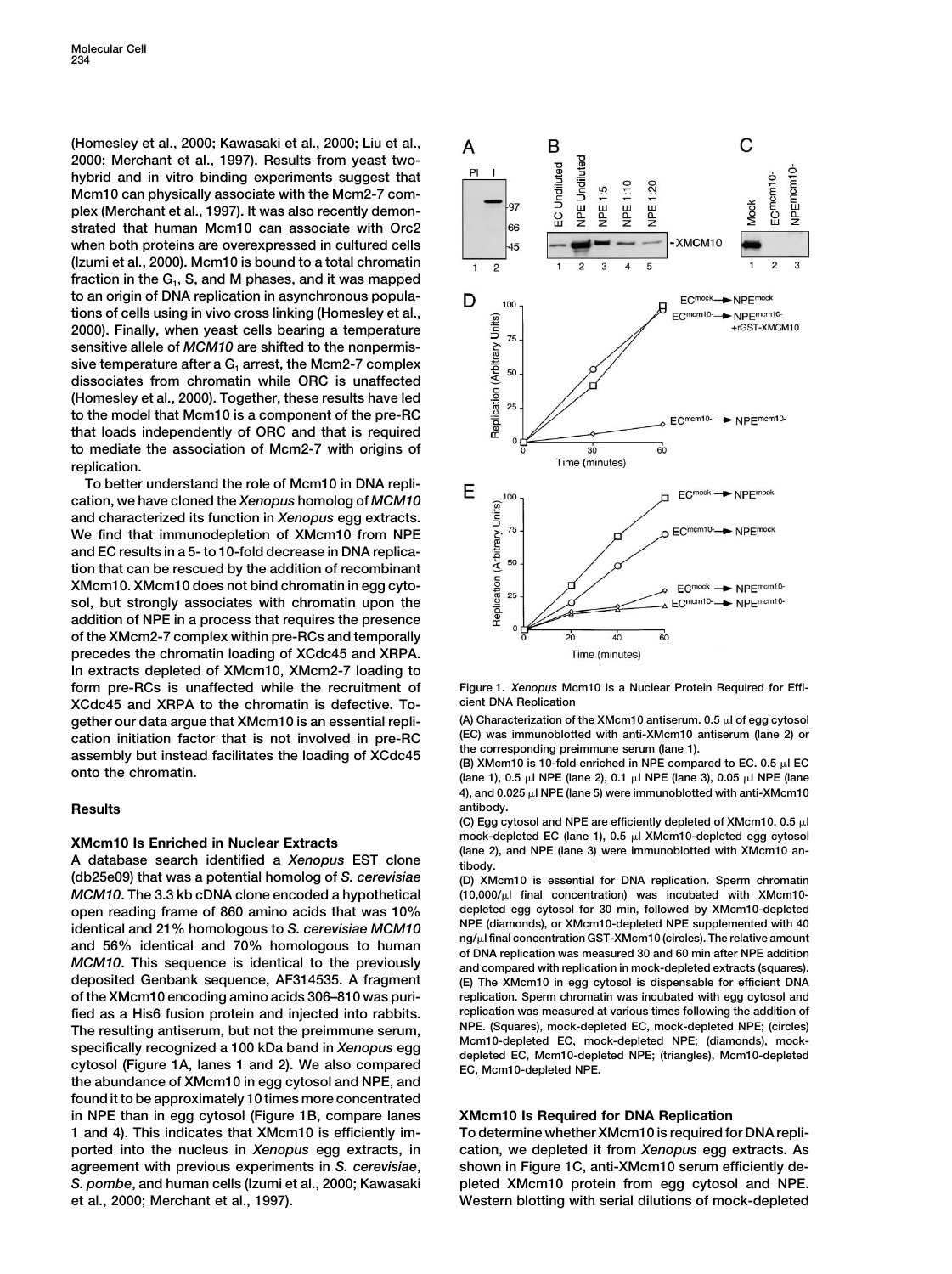**extract showed that the depletion was greater than 99% (data not shown). Extracts depleted of XMcm10 exhibited a 8-fold decrease in DNA replication compared to mock-depleted extracts (Figure 1D, compare diamonds and squares), and this defect was completely reversed by addition of recombinant GST-XMcm10 (Figure 1D, circles). Therefore, the replication defect in XMcm10 depleted extracts was due to the selective removal of XMcm10. The addition of recombinant GST-XMcm10 to mock-depleted extracts had little effect on DNA replication (data not shown). These data show that XMcm10 is essential for DNA replication in** *Xenopus* **extracts.**

**We next examined whether XMcm10 must be present in egg cytosol, NPE, or both to support DNA replication (Figure 1E). Depletion of XMcm10 from the egg cytosol had only a modest effect on DNA replication (Figure 1E, circles), while depletion of XMcm10 from NPE alone led to a large decrease in DNA replication (Figure 1E, diamonds). Depletion of XMcm10 from both extracts abolished replication to a similar extent as depletion Figure 2. XMcm10 Associates with Chromatin after Pre-RC Assem**from NPE alone (Figure 1E, triangles). We showed pre-<br> **bly but before XCdc45 Loading**<br>
(A) Sperm chromatin was incubated with egg cytosol at 10,000/μl **viously that if XMcm2-7 complexes do not bind to chro- (A) Sperm chromatin was incubated with egg cytosol at 10,000/l** matin in egg cytosol, they are unable to do so after the **final concentration and isolated after 30 min (lane 2) or 10, 30, and**<br>60 min following the addition of NPE (lanes 3-6), NPE supplemented addition of NPE (Walter, 2000). Therefore, the lack of a<br>requirement for XMcm10 in egg cytosol suggests that<br> $\frac{1}{2}$  with 1 $\mu$ MGsT-p27<sup>Kp</sup> (lanes 7–9), or NPE containing 50  $\mu$ g/ml Aphidi-<br>2001). Therefore, the lack o

**ciation of XMcm10, XMcm7, Xorc2, XCdc45, and XRpa34 deter- Since both human and budding yeast Mcm10 are tightly mined at various times after the addition of NPE. associated with chromatin (Homesley et al., 2000; Izumi et al., 2000; Kawasaki et al., 2000), we tested whether contrast to XMcm7, very little XMcm10 was bound to XCdc45 and XRPA. sperm chromatin incubated in egg cytosol (Figure 2A, lane 2). However, a large increase in chromatin binding Chromatin Association of XMcm10 Requires by XMcm10 occurred within 10 min after the addition a Functional Pre-RC but Is Independent of NPE (Figure 2A, lane 4). Over time, XMcm10 was of Cdc7 Activity the XMcm2-7 complex (Figure 2A, lanes 4–6). When DNA Mcm10 with other members of the yeast Mcm2-7 com-XRPA loading), XMcm10 associated with chromatin but antibodies against XMcm7 to deplete the XMcm2-7 did not dissociate over time (Figure 2A, lanes 7–9). Simi- complex from egg cytosol and then examined the chro-(as seen by the enhanced loading of XRPA [Walter, was not necessary to deplete XMcm7 from NPE, beduring DNA replication is consistent with the finding in with Cdt1 (Tada et al., 2001; Wohlschlegel et al., 2000), human cells that XMcm10 is more abundant on chroma- also prevented the recruitment of XMcm10 to replication**

might bind to chromatin before Cdc45, whose loading origins.



 $s$ perm chromatin. Purified chromatin was immunoblotted for **XMcm10, XMcm7, Xorc2, XCdc45, and XRpa34, as indicated. Kinetics of Chromatin Association of XMcm10** (B) Sperm chromatin was incubated with egg cytosol, and the asso-<br>City and the station of XMcm10, XMcm10, XMcm7, Xorc2, XCdc45, and XRpa34 deter-

**XMcm10 binds to chromatin during DNA replication. In XMcm10 normally associates with chromatin before**

**displaced from the chromatin with identical kinetics as Given the genetic and physical interaction of yeast replication was inhibited by the addition of the Cdk2 plex, we tested whether the XMcm2-7 complex is reinhibitor p27Kip (as seen by the inhibition of XCdc45 and quired for the chromatin loading of XMcm10. We used larly, when DNA replication was inhibited by aphidicolin matin association of XMcm10 after addition of NPE. It 2000]), XMcm10 bound to chromatin, but did not dissoci- cause de novo binding of XMcm2-7 does not occur ate over time (Figure 2A, lanes 10–12). Thus, XMcm10 after addition of NPE (Walter et al., 1998; Walter, 2000). binds to chromatin before DNA replication is initiated, XMcm2-7-depleted extracts were unable to recruit and it is displaced from the chromatin with the same XMcm10 to the chromatin (Figure 3A, compare lanes 3 kinetics as the XMcm2-7 complex as replication forks and 4). Similarly, the addition to egg cytosol of geminin, progress. The displacement of XMcm10 from chromatin which blocks XMcm2-7 loading through its association** tin in S phase than in G<sub>2</sub> (Izumi et al., 2000). *origins* (Figure 3B). Together, these data suggest that **That XMcm10 bound to chromatin in the presence of the presence on chromatin of the XMcm2-7 complex is p27<sup>Kip</sup> (Figure 2A, lanes 7–9) suggested that XMcm10** required for the recruitment of XMcm10 to replication

**is dependent on Cdk activity. To test this, we performed We next determined whether XCdc7 was required for a detailed time course of chromatin loading (Figure 2B). chromatin binding of XMcm10. We find that XMcm10 XMcm10 associated with chromatin less than 2 min after was efficiently loaded onto chromatin in the absence the addition of NPE (Figure 2B, lane 2), whereas chroma- of XCdc7 (Figure 3C, lane 4). The effectiveness of the tin association of XCdc45 and XRPA occurred 6 min XCdc7-depletion was demonstrated by the absence of after the addition of NPE (Figure 2B, lane 4). Therefore, XRPA chromatin binding in the depleted extracts (Figure**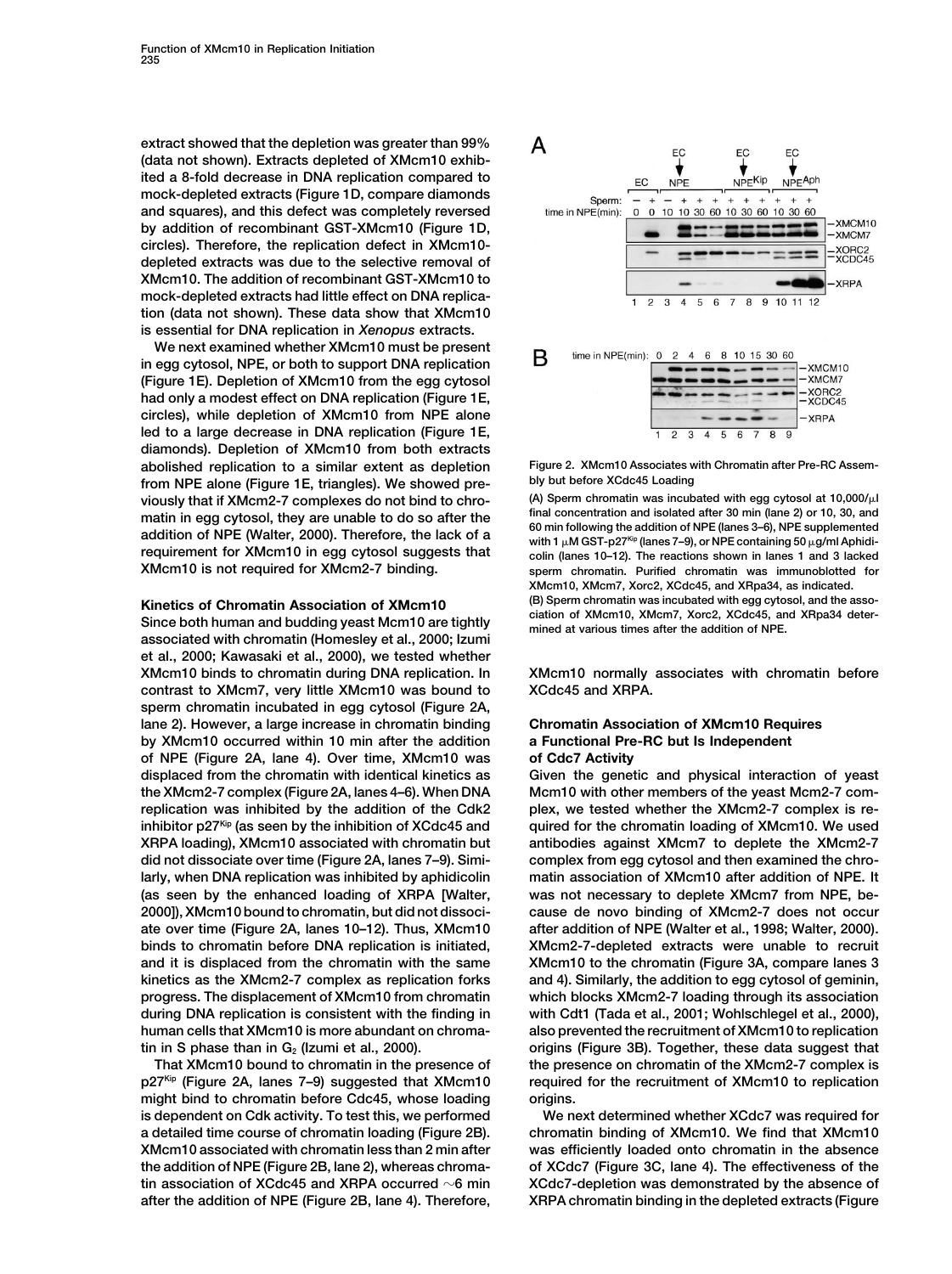

**Figure 3. The Association of XMcm10 with Chromatin Requires XMcm2-7 but Is Independent of XCdc7**

**(A) XMcm10 does not bind to chromatin in XMcm7-depleted extracts. Sperm chromatin was incubated with mock-depleted (lanes 1 and 3) or XMcm7-depleted egg cytosol (lanes 2 and 4). In lanes 1 and 2, chromatin was isolated after incubation in egg cytosol, whereas in lanes 3 and 4, it was isolated after a further 20 min incubation in NPE containing** aphidicolin. Chromatin and 0.5  $\mu$ l aliquots of **mock-depleted (lane 6) and XMcm7-depleted egg cytosol (lane 5) were immunoblotted for XMcm10, XMcm7, XOrc2, and XRpa34, as indicated.**

**(B) Geminin inhibits chromatin binding of XMcm10. Sperm chromatin was incubated with egg cytosol containing 150 nM human geminin (lane 1) or buffer (lane 2), and isolated after a further 10 min incubation with NPE.**

**(C) Chromatin association of XMcm10 does not require XCdc7. Sperm chromatin was incubated with mock-depleted (lanes 1 and 3) or XCdc7 depleted egg cytosol (lanes 2 and 4). After 30 min, chromatin was isolated (lanes 1 and 2) or incubated for a further 30 min with mock-depleted or XCdc7-depleted NPE containing aphidicolin and then isolated (lanes 3 and 4).**

**(D) The ratio of XMcm10 to XOrc2 on chromatin is 2:1. Sperm chromatin was isolated after incubation in egg cytosol (lane 1), egg cytosol followed by a 20 min incubation in NPE containing aphidicolin (lane 2), or egg cytosol containing 150 nM geminin followed by a 20 min incubation in NPE containing aphidicolin (lane 3). Chromatin-bound proteins from 10,000 sperm were immunoblotted alongside known quantities of purified GST-XMcm10 or his-XOrc2 (lanes 4–6). Lane 4 contains equimolar amounts of XMcm10 and XOrc2.**

**3C, lane 4). Figure 2A showed that the addition of the extracts (Figure 4A). Sperm chromatin was incubated in** Cdk2 inhibitor p27<sup>kip</sup> did not inhibit chromatin binding XMcm10-depleted egg cytosol, followed by the addition **by XMcm10. Therefore, recruitment of XMcm10 to repli- of XMcm10-depleted NPE containing aphidicolin. The cation origins is independent of both Cdk2 and Cdc7, aphidicolin served to arrest the system after initiation but requires the XMcm2-7 complex. had occurred. Under these conditions, normal levels of**

loads onto origins at the onset of DNA replication. To 1 and 2). Sperm isolated from XMcm10-depleted egg **this end, sperm chromatin was incubated in egg cytosol cytosol before addition of NPE also contained the same followed by NPE containing aphidicolin. Chromatin was amount of XMcm7 and XMcm3 as mock-depleted exthen isolated and analyzed on a Western blot alongside tracts (data not shown). Strikingly, in the absence of** known quantities of purified GST-XMcm10. We found XMcm10, XCdc45 and XRPA binding in NPE was se**that 1 ng of XMcm10 is loaded onto 10,000 sperm verely reduced (Figure 4A, compare lanes 1 and 2), and (Figure 3D, compare lane 2 with lanes 4 and 5). Since the reduced binding was reversed by the addition of each sperm contains 2.9**  $\times$  10<sup>9</sup> basepairs of DNA, recombinant XMcm10 (Figure 4A, lane 3). In this experi-**XMcm10** binds on average once every 5000 basepairs. Thent, depletion of XMcm10 caused an  $\sim$ 6-fold reduc-**In the same experiment, 0.3 ng XOrc2 was found to tion in DNA replication that was fully rescued by GSTbind to 10,000 sperm, or one molecule per 11,000 base- XMcm10, and the overall efficiency of DNA replication pairs (Figure 3D, compare lanes 1 and 4), which is similar was 100% (Figure 4B, see legend). Similar defects in to previous reports (Rowles et al., 1996; Walter and New- XRPA and XCdc45 binding were observed in extracts port, 1997) and close to the experimentally determined lacking aphidicolin (data not shown). We also examined replicon size of 10 kb (Blow et al., 2001; Hyrien and the binding of XCdc7 to chromatin that normally occurs Mechali, 1993; Mahbubani et al., 1992; Walter and New- after NPE addition (Walter, 2000) in XMcm10-depleted port, 1997). Given that all the XMcm10 loaded in this extracts. We found a small but reproducible decrease experiment was geminin sensitive (Figure 3D, lane 3), in the amount of chromatin-bound XCdc7 in XMcm10 we conclude that roughly two molecules of XMcm10 depleted extracts (Figure 4C). Thus, although our data bind per origin of DNA replication at the onset of DNA show that XCdc7 loads onto chromatin independently replication. The concentration of XMcm10 in** *Xenopus* **of XMcm10, we cannot rule out the possibility that there egg cytosol is 16 ng/l (data not shown). is a pool of XCdc7 whose chromatin association is**

# **for XMcm2-7 Complex Recruitment RPA to origins of replication.**

**Experiments in yeast strongly suggested that Mcm10 is The lack of XCdc45 and XRPA binding in XMcm10 required for the initiation of DNA replication (Merchant depleted extracts suggests that XMcm10 is required for et al., 1997). To determine at what step of replication origin unwinding (Walter and Newport, 2000). To test initiation XMcm10 performs its function, we carried out this directly, a circular plasmid was incubated in egg chromatin binding experiments in XMcm10-depleted cytosol followed by NPE containing aphidicolin, and its**

**It was important to determine how much XMcm10 XMcm7 bound to chromatin (Figure 4A, compare lanes XMcm10 dependent. Together, these experiments show XMcm10 Is Required for Chromatin Binding that XMcm10 is not required for prereplicative complex of XCdc45 and Origin Unwinding, but Not assembly, but rather for the recruitment of XCdc45 and**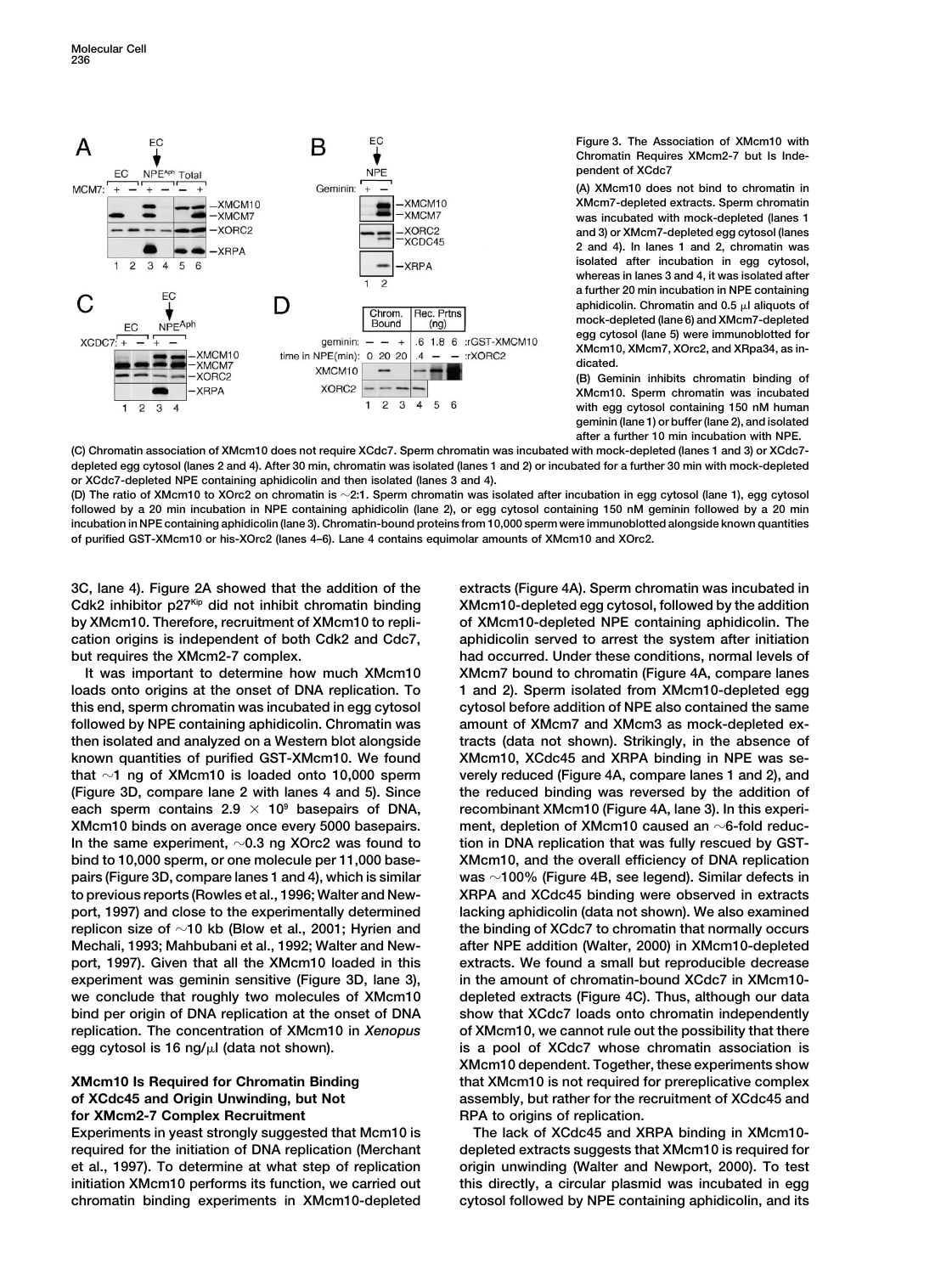

**Figure 4. XMcm10 Is Required for the Chromatin Association of XCdc45 and Origin Unwinding**

**(A) Sperm chromatin was incubated with mock-depleted egg cytosol followed by mock-depleted NPE (lane 1) or XMcm10 depleted egg cytosol followed by XMcm10 depleted NPE (lanes 2 and 3). In lane 3, the NPE contained 40 ng/l GST-XMcm10, and NPE in all three reactions was supplemented with 50 ng/l human cyclin A/Cdk2 (see Experimental Procedures) and aphidicolin. Chromatin association of XMcm7, XCdc45, and XRPA was determined by immunoblotting after 30 min incubation in NPE.**

**(B) The same reactions as in (A), but lacking aphidicolin, were supplemented with [-32P]dATP, and replication from 8,300 sperm was measured 30 min after NPE addition. Because the amount of input DNA (27 ng) matched the amount of newly synthesized DNA (see Figure 4B), replication efficiency was 100%.**

**(C) Sperm chromatin was incubated with mock-depleted egg cytosol followed by mock-depleted NPE (lane 1) or XMcm10 depleted egg cytosol followed by XMcm10 depleted NPE (lane 2). Both mock and XMcm10-depleted NPE were treated with p27KIP to arrest replication initiation after XCdc7 loading (Walter, 2000). Chromatin association of XMcm7, XOrc2, XCdc7, and XMcm10 was determined by immunoblotting after 20 min incubation in NPE. DNA replication was also assessed in mock and XMcm10-depleted extracts after 30 min incubation in NPE.**

**(D) Origin unwinding does not occur in XMcm10-depleted extracts. pBS (40 ng/l final concentration) was incubated with mockdepleted (lanes 1–4) or Mcm10-depleted egg cytosol for 30 min (lanes 5–10). DNA was then isolated (lane 1) or further incubated after addition of mock-depleted NPE (lanes 2–4),**

**XMcm10-depleted NPE (lanes 5–7), or XMcm10-depleted NPE containing 40 ng/l GST-XMcm10 (lanes 8–10), and then isolated. Origin unwinding was monitored by the appearance of negatively supercoiled "U" form DNA on a chloroquine agarose gel.**

**topology was analyzed on an agarose gel containing the chromatin binding and plasmid supercoiling assays chloroquine. Origin unwinding occurs after NPE addition therefore both show a requirement for XMcm10 at an and can be separated into two steps (Walter and New- early stage of origin unwinding. port, 2000). The first step requires Mcm2-7, Cdk2, Cdc7, and Cdc45 but is RPA-independent and involves a sig- Discussion nificant but limited supercoiling of the plasmid (see Fig- In this paper, we report the cloning and characterization ures 3A–3F in Walter and Newport, 2000). The second of the** *Xenopus* **homolog of the replication factor step requires a single-stranded DNA binding protein** *MCM10***. Using the** *Xenopus* **cell-free DNA replication (RPA or** *E. Coli* **SSB) and results in a highly unwound system, we show that XMcm10 is required for DNA replispecies (U form DNA). The amount of U form DNA gener- cation and that it is recruited to origins before XCdc45 ated in XMcm10-depleted extracts was severely re- and XRPA. XMcm10 recruitment is dependent on the duced compared to mock-depleted extracts (Figure 4D, XMcm2-7 complex, but it is independent of Cdk2 and lanes 2–4 versus 5–7), and this defect was rescued by Cdc7 activities. We also show that XMcm10 is required the addition of recombinant XMcm10 (Figure 4D, lane for the recruitment of XCdc45 and XRPA to replication 8–10). Moreover, in the absence of XMcm10, there was origins, and as such, its depletion from extracts leads no partial supercoiling of the plasmid. The small change to a defect in origin unwinding. Based on these findings, in linking number that is observed upon addition of NPE we present a model for XMcm10 function in which (Figure 4D, compare lanes 1 and 5) is ORC-independent XMcm10 is not required for pre-RC assembly but instead (Walter et al., 1998) and therefore not related to initiation participates in the activation of pre-RCs at the onset of of DNA replication. Therefore, using the DNA topology S phase to facilitate their conversion to active replication assay, we find that origin unwinding is blocked at an forks (Figure 5). early step in XMcm10-depleted extracts. The results of** *MCM10* **was initially identified in yeast as a gene re-**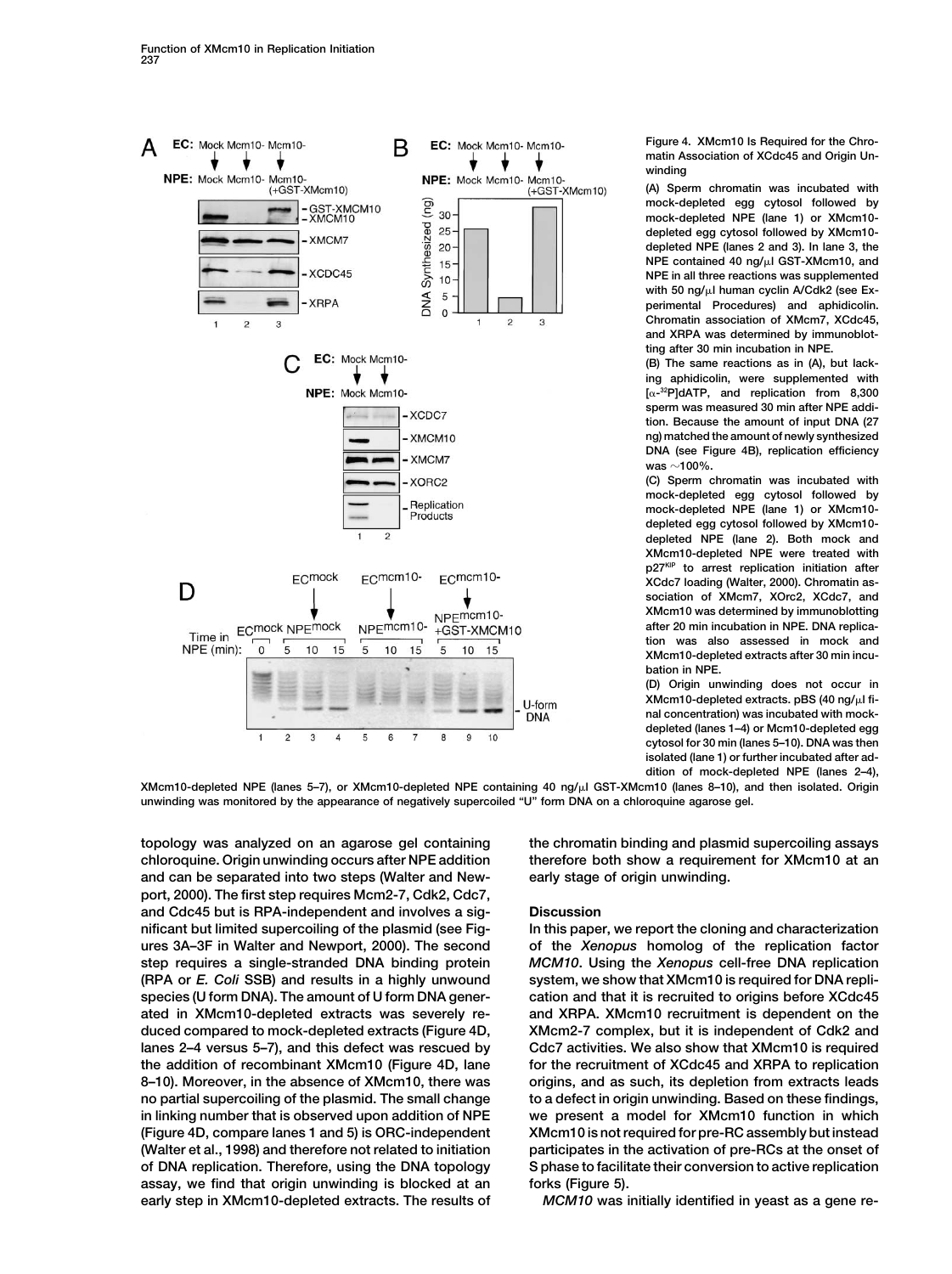

**of Replication in** *Xenopus* **Extracts enriched, and that it binds soon after its expression level**

a critical component of the pre-RC that cooperates with<br>ORC to recruit the Mcm2-7 complex to replication ori-<br>gins (Homesley et al., 2000; Izumi et al., 2000; Kawasaki<br>et al., 2000; Merchant et al., 1997). In contrast, we provided three lines of evidence that the Xenopus homo-<br>log of Mcm10 is not required for the recruitment or the<br>maintenance of the XMcm2-7 complex on chromatin.<br>First, DNA replication in Xenopus extracts does not re-<br>rist, quires XMcm10 to be present in egg cytosol during the  $\frac{1}{2}$  of  $\frac{1}{2}$  cofted as a memphasizing the functional relation-<br>(uring the state and Mcm10 (Homesley et al., 2000),<br>bation in egg cytosol depresents the only

**with the strong genetic and physical interactions be- kinase Rad53 (Aparicio et al., 1999; Costanzo et al., tween Mcm10 and the Mcm2-7 complex (Homesley et 2000; Zou and Stillman, 2000). Our data raise the possial., 2000; Merchant et al., 1997) and also provides the bility that the regulated chromatin association of Cdc45 molecular basis for the localization of XMcm10 to repli- seen in those studies could also be affected by the cation origins. These observations raise the question regulated chromatin association of Mcm10. Evidence of the prereplication complex, which was originally de- point comes from two different observations. One is fined as the protein complex that assembles at origins that** *MCM10* **mutants are synthetically lethal with** *RAD53* **budding yeast (Diffley et al., 1994). Since egg cytosol Mcm10 in yeast cells during S phase leads to a loss and NPE recapitulate key features of the G1 and S phases of chromosome integrity that could result from the lack of the cell cycle, respectively (see Introduction), and of an intact S phase checkpoint (Kawasaki et al., 2000). because XMcm10 loads onto origins only after NPE ad- Although our results clearly indicate a role for Mcm10**

**dition, we suggest that chromatin binding of XMcm10 is an S phase event. This interpretation is supported by the recent observation by Izumi and colleagues that the human Mcm10 binds to chromatin at the onset of S phase in HeLa cells (Izumi et al., 2001). It still remains unclear what triggers Mcm10 binding to chromatin. Our data suggest that Cdk activity is not required for this event. Therefore, it may be that Mcm10 binds to pre-RCs when a sufficient concentration of this protein is present in cells. This model is consistent with our finding Figure 5. Model for the Assembly of Replication Factors at Origins that Mcm10 binds to chromatin only in NPE, where it is increases in Hela cells (Izumi et al., 2001).**

**At the onset of S phase, pre-RCs are converted into** quired for chromosomal DNA replication and plasmid<br>stability (Merchant et al., 1997; Solomon et al., 1992).<br>Biochemical and genetic studies have since given rise to<br>the current model for Mcm10 function in which Mcm10 is<br>th

> for involvement of Mcm10 in the DNA replication check**of DNA replication in the G1 phase of the cell cycle in mutants (Kawasaki et al., 2000). Second, inactivation of**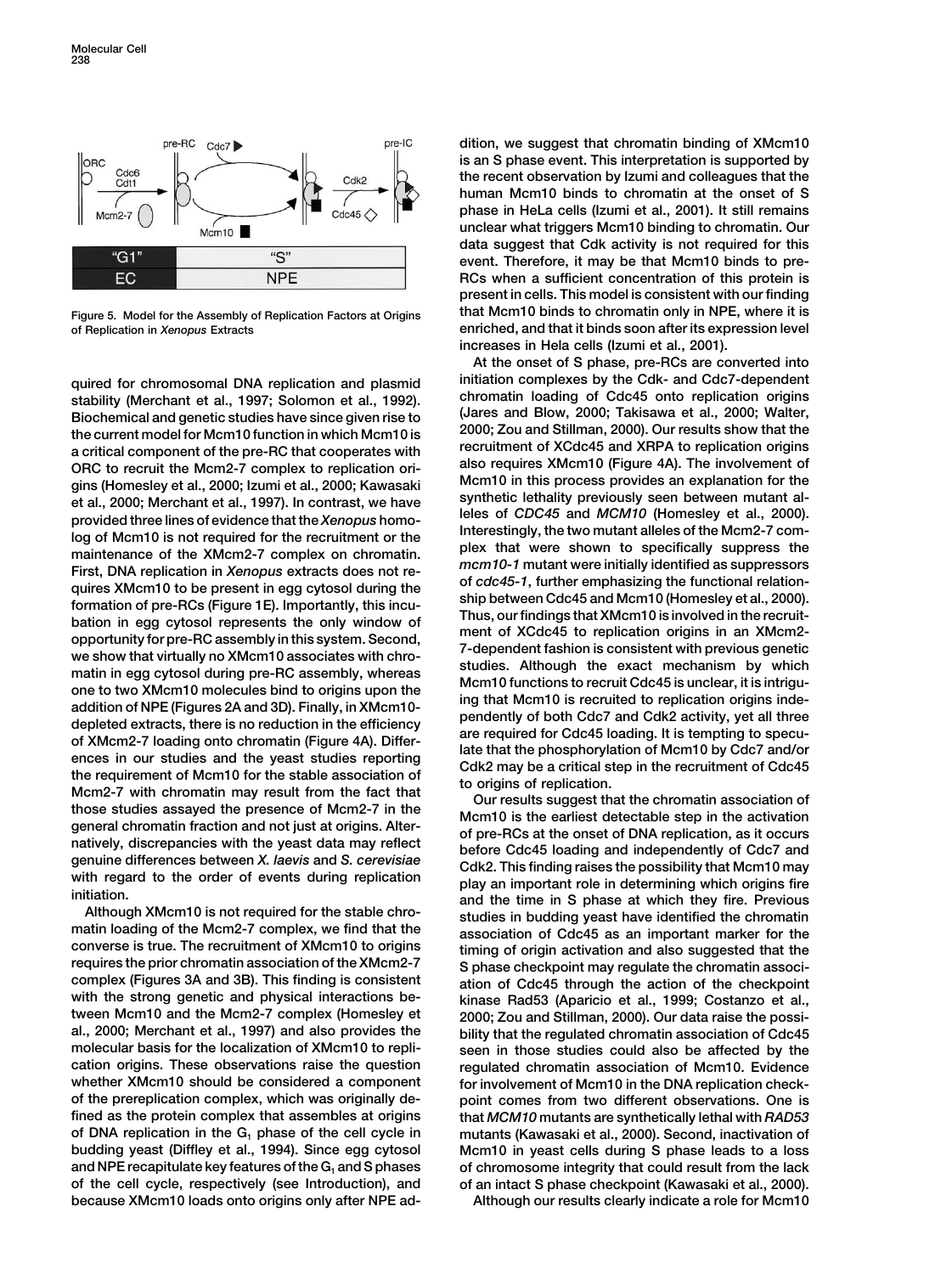**in initiation complex formation, they do not rule out an Immunological Methods** additional role for Mcm10 in elongation. Our finding that<br>
XMcm10 was depieted from 1 volume of egg cytosol or NPE by<br>
XMcm10 is displaced from the chromatin with identical<br>  $\frac{1}{2}$  and 12 hr with 0.2 volumes of<br>
kinetic **in elongation. A recent study in** *S. cerevisiae* **showed mune serum. Depletions of XCdc7 and XMcm7 were described prethat Mcm10 is required for the completion of S phase viously (Walter, 2000). Western blotting with XMcm10 antiserum was after release from a hydroxyurea block (Kawasaki et al., performed by using antiserum diluted to 1:5000. Western blotting** 2000). Since no new initiation events are required to<br>complete S phase under these conditions, these results<br>suggest that Mcm10 is also required for the elongation<br> $^{1998}$ ; Walter, 2000).<br> $^{1998}$ ; Walter, 2000). **stage of DNA replication. The genetic interactions of DNA Replication, DNA Unwinding, and Chromatin Binding Assays** *MCM10* with subunits of Pole, Pol<sub>0</sub>, and DNA2, proteins **known to be involved in elongation, also support a role scribed (Walter et al., 1998). Chromatin binding assays were performed as described in Walter (2000). DNA unwinding assays were for Mcm10 in elongation (Kawasaki et al., 2000; Liu et** al., 2000). Could the role of Mcm10 in elongation be<br>similar to its role in initiation? Studies of a cdc45 degron<br>munodepletion procedure required to remove XMcm10 (see<br>mutant showed that newly synthesized Cdc45 could be<br>t **functionally reincorporated into stalled replication forks in Figures 4A and 4B, NPE was supplemented with 50 ng/l final during hydroxyurea arrest and then subsequently per- concentration cyclin A/Cdk2 (Wohlschlegel et al., 2001). The amount form its essential role in elongation (Tercero et al., 2000).** of DNA synthesized in Figure 4B was calculated as described (Blow<br>As this recruitment of Cde45 to replication forks is and Laskey, 1986) assuming 50 µM endoge As this recruitment of Cdc45 to replication forks is **thought to be independent of pre-RCs, it is tempting Acknowledgments to speculate that this recruitment of Cdc45 to stalled replication forks may require Mcm10. Thus, it may be We would like to thank B. Dwyer for technical assistance in antigen possible that Mcm10 is not only required for the recruit- production and other lab members for many helpful insights. J.A.W. ment of Cdc45 to the replication origins during the initia- is supported by a National Defense Science and Engineering Gradu-**

The cDNA encoding XMcm10 (dbEST Id: 4548867) was identified<br> **by searching the** *Xenopus* **EST database for genes with homology to**<br> **References** S. cerevisiae MCM10 and obtained from the Washington University<br>Genome Sequencing Center. We have sequenced the entire cDNA Aparicio, O.M., Stout, A.M., and Bell, S.P. (1999). Differential assem-<br>and find that it is identi **1–860 was PCR amplified using primers containing a BglII site in Blow, J.J. (2001). Control of chromosomal DNA replication in the the 5<sup>'</sup> primer and a Sall site in the 3' primer. The PCR product was digested with BglII and SalI and ligated to a variant of pGEX-2T Blow, J.J., and Laskey, R.A. (1986). Initiation of DNA replication in XMcm10 encoding amino acids 306–810 from IMAGE clone** *47***, 577–587.** PBX004/E07 Into pE128a for expression as a HIS-tagged fusion<br>protein. Briefly, the plasmid was digested with BamHI and Notl,<br>and the resulting 1.6 kb fragment was ligated to pET28a (Novagen,<br>and are activated in clusters t **Madison, WI) that had been digested with the same enzymes.** *<sup>152</sup>***, 15–26.**

**protein was induced by the addition of IPTG to a final concentration Diffley, J.F., Cocker, J.H., Dowell, S.J., and Rowley, A. (1994). Two of 1 mM. The protein was then solubilized in 8 M urea and purified steps in the assembly of complexes at yeast replication origins in over a Nickel-NTA agarose column as described by the manufac- vivo. Cell** *78***, 303–316. turer (Qiagen, Valencia, CA). Rabbits were immunized with this anti- Dutta, A., and Bell, S.P. (1997). Initiation of DNA replication in eukary**gen (Cocalico Biologicals, Reamstown, PA), and the resulting antise-<br>
rum reacted specifically with His6-XMcm10 (amino acids 306–810).

macia Biotech, Piscataway, NJ). The purified protein was then dia**ribosomal DNA of Xenopus early embryos. EMBO J.** *12***, 4511–4520. lyzed against egg lysis buffer (ELB; 250 mM sucrose, 2.5 mM MgCl2, 50 mM KCl, 10 mM HEPES [pH 7.7]), and its concentration was Izumi, M., Yanagi, K., Mizuno, T., Yokoi, M., Kawasaki, Y., Moon,**

Extract preparation and replication assays were carried out as de-

tion of DNA replication but also cooperates with Cdc45 are Fellowship and a United States Army Breast Cancer Predoctoral<br>during elongation and is required for its stable associa-<br>tion with replication forks.<br>supported by N **(A.D.), a Burroughs-Wellcome Career Award (J.C.W.), and a Giovanni-Armenise Fellowship (J.C.W). Experimental Procedures**

**Received September 6, 2001; revised November 21, 2001. Cloning of XMcm10 and Plasmid Construction**

nuclei and purified DNA by a cell-free extract of Xenopus eggs. Cell

**Costanzo, V., Robertson, K., Ying, C.Y., Kim, E., Avvedimento, E.,** Production of Antibodies against XMcm10<br>
pET28a-XMcm10 (amino acids 306–810) was transformed into bac-<br>
of an ATM-dependent checkpoint that inhibits chromosomal DNA<br>
terial strain BL21(DE3), and expression of the His-tagge

Homesley, L., Lei, M., Kawasaki, Y., Sawyer, S., Christensen, T., and **Tye, B.K. (2000). Mcm10 and the MCM2-7 complex interact to initiate DNA synthesis and to release replication factors from origins. Genes**<br> **Purification of GST-Mcm10** was expressed in BL21(DE3) cells and purified using Dev. 14, 913–926.<br> **PH** expressed according to the manufacturer's inst

**GSH-agarose according to the manufacturer's instructions (Phar- Hyrien, O., and Mechali, M. (1993). Chromosomal replication initiates**

**estimated using the Biorad protein assay. K.Y., Hurwitz, J., Yatagai, F., and Hanaoka, F. (2000). The human**